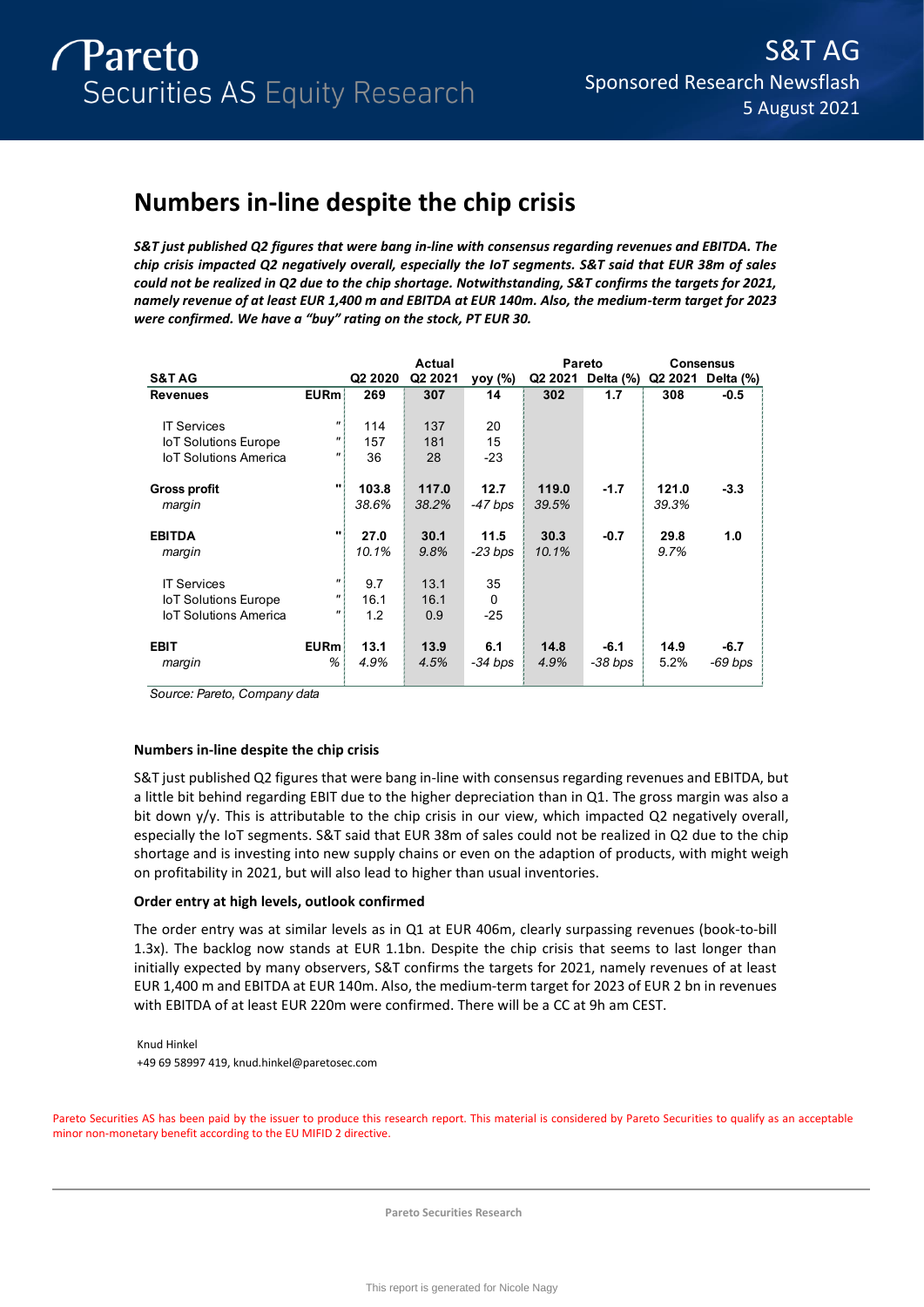### **Disclaimer and legal disclosures**

#### **Origin of the publication or report**

This publication or report originates from Pareto Securities AS, reg. no. 956 632 374 (Norway), Pareto Securities AS, Frankfu rt branch, reg. no. DE 320 965 513 / HR B 109177 (Germany) or Pareto Securities AB, reg. no. 556206-8956 (Sweden) (together the Group Companies or the "Pareto Securities Group") acting through their common unit Pareto Securities Research. The Group Companies are<br>supervised by the Financial

# **Content of the publication or report**

This publication or report has been prepared solely by Pareto Securities Research.

Opinions or suggestions from Pareto Securities Research may deviate from recommendations or opinions presented by other departments or companies in the Pareto Securities Group. The reason may typically be the result of differing time horizons, methodologies, contexts or other factors.

#### **Sponsored research**

Please note that if this report is labelled as "sponsored research" on the front page, Pareto Securities has entered into an agreement with the company about the preparation of research reports and<br>receives compensation fr research is however commissioned for and paid by the company and such material is considered by Pareto Securities to qualify as an acceptable minor non-monetary benefit according to the EU MiFID II Directive.

#### **Basis and methods for assessment**

Opinions and price targets are based on one or more methods of valuation, for instance cash flow analysis, use of multiples, behavioral technical analyses of underlying market movements in combination with considerations of the market situation and the time horizon. Key assumptions of forecasts, price targets and projections in research cited or reproduced appear in the research material from the named sources. The date of publication appears from the research material cited or reproduced. Opinions and estimates may be updated in subsequent versions of the publication or report, provided that the relevant company/issuer is treated anew in such later versions of the publication or report.

Pareto Securities Research may provide credit research with more specific price targets based on different valuation methods, including the analysis of key credit ratios and other factors describing the securities creditworthiness, peer group analysis of securities with similar creditworthiness and different DCF-valuations. All descriptions of loan agreement structures and loan agreement features are obtained from sources which Pareto Securities Research believes to be reliable, but Pareto Securities Research does not represent or warrant their accuracy. Be aware that investors should go through the specific complete loan agreement before investing in any bonds and not base an investment decision based solely on information contained in this publication or report.

Pareto Securities Research has no fixed schedule for updating publications or reports.

Unless otherwise stated on the first page, the publication or report has not been reviewed by the issuer before dissemination. In instances where all or part of a report is presented to the issuer prior to publication, the purpose is to ensure that facts are correct.

#### **Validity of the publication or report**

All opinions and estimates in this publication or report are, regardless of source, given in good faith and may only be valid as of the stated date of this publication or report and are subject to change without notice.

#### **No individual investment or tax advice**

The publication or report is intended only to provide general and preliminary information to investors and shall not be construed as the basis for any investment decision. This publication or report has<br>been prepared by Pa recommendation of particular financial instruments or strategies and thus it does not provide individually tailored investmen t advice, and does not take into account the individual investor's particular financial situation, existing holdings or liabilities, investment knowledge and experience, investment objective and horizon or risk profile and preferences. The investor must particularly ensure the suitability of an investment as regards his/her financial and fiscal situation and investment objectives. The investor bears the risk of losses in connection with an investment.

Before acting on any information in this publication or report, we recommend consulting your financial advisor.

The information contained in this publication or report does not constitute advice on the tax consequences of making any particular investment decision. Each investor shall make his/her own appraisal of the tax and other financial merits of his/her investment.

#### **Sources**

This publication or report may be based on or contain information, such as opinions, recommendations, estimates, price targets and valuations which emanate from Pareto Securities Research' analysts or representatives, publicly available information, information from other units or companies in the Group Companies, or other named sources.

To the extent this publication or report is based on or contains information emanating from other sources ("Other Sources") than Pareto Securities Research ("External Information"), Pareto Securities Research has deemed the Other Sources to be reliable but neither the companies in the Pareto Securities Group, others associated or affiliated with said companies nor any other person, guarantee the accuracy, adequacy or completeness of the External Information.

#### **Ratings**

| Equity ratings: | "Buy"  | Pareto Securities Research expects this financial instrument's total return to exceed 10% over the next 12 months                   |
|-----------------|--------|-------------------------------------------------------------------------------------------------------------------------------------|
|                 | "Hold" | Pareto Securities Research expects this financial instrument's total return to be between -10% and 10% over the next 12 months      |
|                 | "Sell" | Pareto Securities Research expects this financial instrument's total return to be negative by more than 10% over the next 12 months |

**Analysts Certification**<br>The research analystis) whose name(s) appear on research reports prepared by Pareto Securities Research certify that: (i) all of the views expressed in the research report accurately reflect their "Hold"<br>"Sell" Pareto Securities Research expects this financial instrument's total return to be between -10% and 10% over the next 12 months<br>"Sell" Pareto Securities Research expects this financial instrument's total retur research analysts in research reports that are prepared by Pareto Securities Research.

The research analysts whose names appears on research reports prepared by Pareto Securities Research received compensation that is based upon various factors including Pareto Securities' total revenues, a portion of which are generated by Pareto Securities' investment banking activities.

#### **Limitation of liability**

Pareto Securities Group or other associated and affiliated companies assume no liability as regards to any investment, divestment or retention decision taken by the investor on the basis of this publication or report. In no event will entities of the Pareto Securities Group or other associated and affiliated companies be liable for direct, indirect or incidental, special or consequential damages resulting from the information in this publication or report.

Neither the information nor any opinion which may be expressed herein constitutes a solicitation by Pareto Securities Research of purchase or sale of any securities nor does it constitute a solicitation to any person in any jurisdiction where solicitation would be unlawful. All information contained in this research report has been compiled from sources believed to be reliable. However, no representation or warranty, express or implied, is made with respect to the completeness or accuracy of its contents, and it is not to be relied upon as authoritative.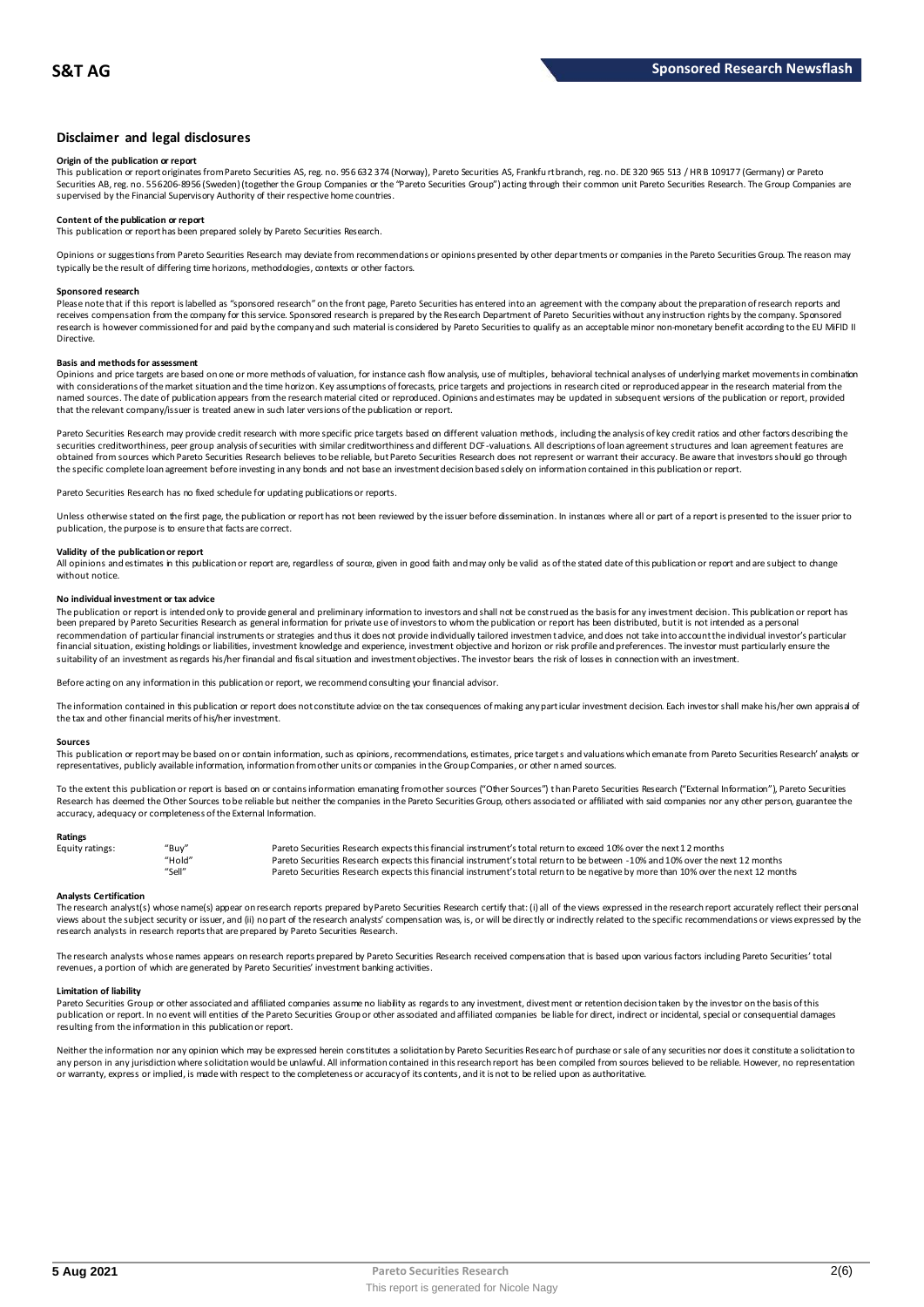#### **Risk information**

The risk of investing in certain financial instruments, including those mentioned in this document, is generally high, as their market value is exposed to a lot of different factors such as the operational and financial conditions of the relevant company, growth prospects, change in interest rates, the economic and political environment, foreign exchange rates, shifts in market sentiments etc. Where an investment or security is denominated in a different currency to the investor's currency of reference, changes in rates of exchange may have an adverse effect on the value, price or income of or from that investment to the investor. Past performance is not a guide to future performance. Estimates of future performance are based on assumptions that may not be realized. When investing in individual shares, the investor may lose all or part of the investments.

#### **Conflicts of interest**

Companies in the Pareto Securities Group, affiliates or staff of companies in the Pareto Securities Group, may perform services for, solicit business from, make a market in, hold long or short positions in, or otherwise be interested in the investments (including derivatives) of any company mentioned in the publication or report.<br>In addition Pareto Securities Group, or affiliates, may from time to time have a broking, advisory o

acting as that company's official or sponsoring broker and providing investment banking or other financial services. It is the policy of Pareto to seek to act as corporate adviser or broker to some of the companies which are covered by Pareto Securities Research. Accordingly companies covered in any Research may be the subject o f marketing initiatives by the Investment Banking Department.

To limit possible conflicts of interest and counter the abuse of inside knowledge, the analysts of Pareto Securities Research are subject to internal rules on sound ethical conduct, the management of inside information, handling of unpublished research material, contact with other units of the Group Companies and personal account dealing. The internal rules have been prepared in accordance with applicable legislation and relevant industry standards. The object of the internal rules is for example to ensure that no analyst will abuse or cause others to abuse confidential information. It is the policy of Pareto Securities Research that no link exists between revenues from capital markets activities and individual analyst remuneration. The Group Companies are members of national stockbrokers' associations in each of the countries in which the Group Companies have their head offices. Internal rules have been developed in accordance with recommendations issued by the stockbrokers associations. This material has been prepared following the Pareto Securities Conflict of Interest Policy.

The guidelines in the policy indude rules and measures aimed at achieving a sufficient degree of independence between various departments, business areas and sub-business areas within the Pareto Securities Group in order to, as far as possible, avoid conflicts of interest from arising between such departments, business areas and sub-business areas as well as their customers. One purpose of such measures is to restrict the flow of information between certain business areas and sub-business areas within the Pareto Securities Group, where conflicts of interest may arise and to safeguard the inpartialness of the empl The guidelines in the policy indude rules and measures aimed at achieving a sufficient degree of independence between various departments, business areas and sub-business areas within the Pareto<br>Securities Group in order t Pareto Securities Group rules concerning contacts with covered companies and rules concerning personal account trading carried out by analysts.

#### **Distribution restriction**

The securities referred to in this publication or report may not be eligible for sale in some jurisdictions and persons into whose possession this document comes should inform themselves about and observe Pareto Securities Group rules concerning contacts with covered companies and rules concerning personal account trading carried out by analysts.<br>Distribution restriction<br>The securities referred to in this publication or rep Authority (FCA).

This research is only intended for and may only be distributed to institutional investors in the United States and U.S entities seeking more information about any of the issuers or securities discussed in this report should contact Pareto Securities Inc. at 150 East 52nd Street, New York, NY 10022, Tel. 212 829 4200.

Pareto Securities Inc. is a broker-dealer registered with the U.S. Securities and Exchange Commission and is a member of FINRA & SPC. U.S. To the extent required by applicable U.S. laws and regulations, Pareto Securities Inc. accepts responsibility for the contents of this publication. Investment products provided by or through Pareto Securities Inc. or Pareto Securities Research are not FDIC insured, may lose<br>value and a sale or subscription, nor shall it or any part of it form the basis of or be relied on in connection with any contract or commitment whatsoever. The securities of non-U.S. issuers may not be registered with or subject to SEC reporting and other requirements. The information available about non-U.S. companies may be limited, and non-U.S. companies are generally not subject to the same unifom auditing and<br>reporting standards as U some non-U.S. companies may not be as liquid as securities of comparable U.S. companies. Fluctuations in the values of national currencies, as well as the potential for governmental restrictions on currency movements, can significantly erode principal and investment returns.

Pareto Securities Research may have material conflicts of interest related to the production or distribution of this research report which, with regard to Pareto Securities Research, are disclosed herein.

#### **Distribution in Singapore**

Pareto Securities Pte Ltd holds a Capital Markets Services License is an exempt financial advisor under Financial Advisers Ac t, Chapter 110 ("FAA") of Singapore and a subsidiary of Pareto Securities AS.

This report is directed solely to persons who qualify as "accredited investors", "expert investors" and "institutional investors" as defined in section 4A(1) Securities and Futures Act, Chapter 289 ("SFA") **Distribution in Singapore**<br>Pareto Securities Pte Ltd holds a Capital Markets Services License is an exempt financial advisor under Financial Advisers Act, Chapter 110 ("FAA") of Singapore and a subsidiary of Pareto Securi person. You should seek advice from a financial adviser regarding the suitability of any product referred to in this report, taking into account your specific financial objectives, financial situation or particular needs before making a commitment to purchase any such product. Please contact Pareto Securities Pte Ltd, 16 Collyer Quay, # 2 7-02 Income at Raffles, Singapore 049318, at +65 6408 9800 in matters arising<br>from, or in connec needs before making a commitment to purchase any such product. Please contact Pareto Securities Pte Ltd, 16 Collyer Quay, #2 7-02 Income at Raffles, Singapore 049318, at +65 6408 9800 in matters arisin<br>from, or in connecti

#### **Additional provisions on Recommendations distributed in the Canada**

That may be described herein. This research report are advised that this research report is not, and under no circumstances is it to be construed as an offer to sell or a solicitation of or an offer to buy any securities<br>t securities. No securities commission or similar regulatory authority in Canada has reviewed or in any way passed upon this research report or the merits of any securities described or discussed herein and any representation to the contrary is an offence. Any securities described or discussed within this research report may only be distributed in Canada in accordance with applicable provincial and territorial securities laws. Any offer or sale in Canada of the securities described or discussed herein will be made only under an exemption from the requirements to file a prospectus with the relevant Canadian securities regulators and only bya dealer properly registered under applicable securities laws or, alternatively, pursuant to an exemption from the dealer registration requirement in the relevant province or<br>territory of C construed as being tailored to the needs of the recipient. Canadian recipients are advised that Pareto Securities AS, its affiliates and its authorized agents are not responsible for, nor do they accept, any liability whatsoever for any direct or consequential loss arising from any use of this research report or the information contained herein.

#### **Distribution in United Kingdom**

This publication is issued for the benefit of persons who qualify as eligible counterparties or professional dients and should be made available only to such persons and is exempt from the restriction on financial promotion in s21 of the Financial Services and Markets Act 2000 in reliance on provision in the FPO.

#### **Copyright**

This publication or report may not be mechanically duplicated, photocopied or otherwise reproduced, in full or in part, under applicable copyright laws. Any infringement of Pareto Securities Research´s copyright can be pursued legally whereby the infringer will be held liable for any and all losses and expenses incurred by the infringement.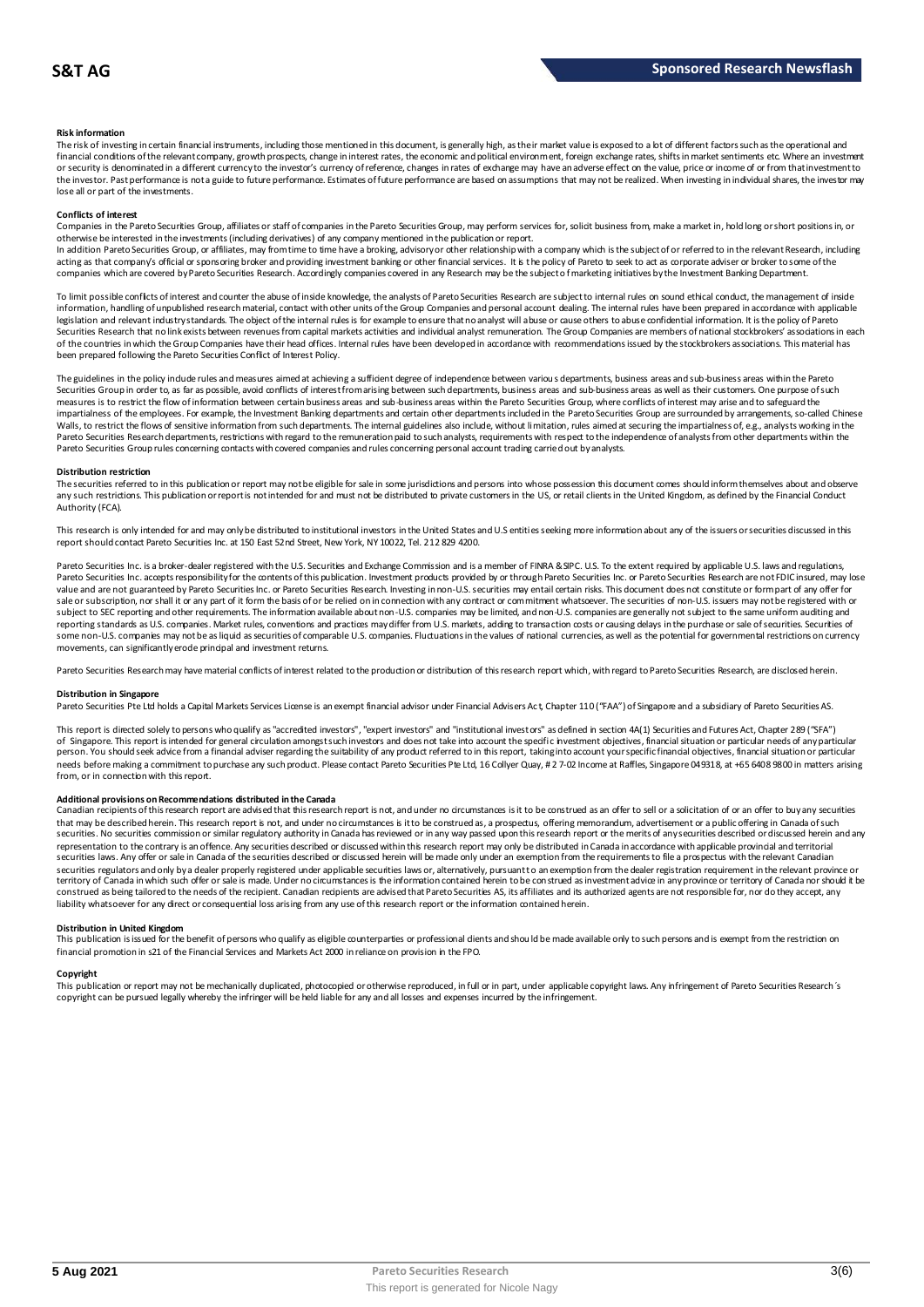# **Appendix A**

Disclosure requirements in accordance with Commission Delegated Regulation (EU) 2016/958 and the FINRA Rule 2241

|                                                                                              |                                       |        | Disclosure requirements in accordance with Commission Delegated Regulation (EU) 2016/958 and the FINRA Rule 2241                                                                                           |                             |       |  |
|----------------------------------------------------------------------------------------------|---------------------------------------|--------|------------------------------------------------------------------------------------------------------------------------------------------------------------------------------------------------------------|-----------------------------|-------|--|
| any company where a recommendation has been produced or distributed by Pareto Securities AS. |                                       |        | The below list shows companies where Pareto Securities AS - together with affiliated companies and/or persons - owns a net long position of the shares exceeding 0,5% of the total issued share capital in |                             |       |  |
| Companies                                                                                    | No. of shares Holdings in % Companies |        |                                                                                                                                                                                                            | No. of shares Holdings in % |       |  |
| ArcticZymes Technologies                                                                     | 598,575                               | 1.24%  | SpareBank 1Ringerike Hadeland                                                                                                                                                                              | 100,000                     | 0.64% |  |
| Bonheur                                                                                      | 241.145                               | 0.57%  | Sparebank 1SMN                                                                                                                                                                                             | 1875.442                    | 1.44% |  |
| <b>DOF</b>                                                                                   | 2.366.346                             | 0.75%  | Sparebank 1SR-Bank                                                                                                                                                                                         | 1.850.014                   | 0.72% |  |
| Pareto Bank                                                                                  | 16.235.830                            | 23.38% | SpareBank 1Østfold Akershus                                                                                                                                                                                | 1.215.116                   | 9.81% |  |
| Quantafuel                                                                                   | 1.119.887                             | 0.89%  | SpareBank 1Østlandet                                                                                                                                                                                       | 3,825,292                   | 3.60% |  |
| Sandnes Sparebank                                                                            | 126.013                               | 0.55%  | Sparebanken Møre                                                                                                                                                                                           | 305.239                     | 3.09% |  |
| Selvaag Bolig                                                                                | 3,176,925                             | 3.39%  | Sparebanken Sør                                                                                                                                                                                            | 433.744                     | 2.77% |  |
| SpareBank 1BV                                                                                | 1,771,308                             | 2.81%  | Sparebanken Vest                                                                                                                                                                                           | 6.805.073                   | 6.34% |  |
| Sparebank 1Nord-Norge                                                                        | 4.144.124                             | 4.13%  |                                                                                                                                                                                                            |                             |       |  |

Pareto Securities AS may hold financial instruments in companies where a recommendation has been produced or distributed by Pareto Securities AS in connection with rendering investment services, including Market Making.

| Company                  | Analyst<br>holdings* | Total<br>holdings | Company               | Analyst<br>holdings* | Total<br>holdings | Company                     | Analyst<br>holdings* | Total<br>holdings |
|--------------------------|----------------------|-------------------|-----------------------|----------------------|-------------------|-----------------------------|----------------------|-------------------|
| AF Gruppen               | $\mathsf 0$          | 1,825             | Fjordkraft Holding    | 0                    | 12,855            | Panoro Energy               | $\mathsf 0$          | 30,344            |
| Aker ASA                 | 500                  | 2,405             | Flex LNG              | 0                    | 3,532             | Pareto Bank                 | $\mathsf 0$          | 2,412,220         |
| Aker BP                  | 0                    | 23,631            | Frontline             | $\Omega$             | 78,708            | Pexip Holding               | $\mathbf 0$          | 62,433            |
| Aker Carbon Capture      | 0                    | 120,621           | Gjensidige Forsikring | $\mathbf 0$          | 7,723             | PGS                         | $^{\circ}$           | 11,676            |
| Aker Offshore Wind       | 0                    | 165,278           | Golden Ocean Group    | $\mathbf 0$          | 1.433             | <b>Protector Forsikring</b> | $\mathbf 0$          | 12,000            |
| Aker Solutions           | 0                    | 3,728             | Grieg Seafood         | $\Omega$             | 8,907             | Quantafuel                  | $\mathsf 0$          | 1,119,887         |
| American Shipping Co.    | 0                    | 13.300            | Hafnia Ltd.           | $\Omega$             | 10,000            | <b>REC Silicon</b>          | $\mathbf 0$          | 36,816            |
| Aprila Bank ASA          | 0                    | 22,675            | Huddly                | $\Omega$             | 988,874           | SalM ar                     | $\mathbf 0$          | 2,709             |
| Archer                   | 0                    | 30,170            | Hunter Group ASA      | 0                    | 308,500           | Salmon Evolution            | $\mathbf 0$          | 100,000           |
| ArcticZymes Technologies | 0                    | 598,575           | HydrogenPro           | $\Omega$             | 37,552            | Sandnes Sparebank           | $\mathbf 0$          | 124,013           |
| Atlantic Sapphire        | 0                    | 13,610            | Ice Fish Farm         | $\mathbf 0$          | 2,000             | Scatec                      | $\mathbf 0$          | 20,412            |
| Austevoll Seafood        | 0                    | 29,235            | ice Group ASA         | $\Omega$             | 200,000           | Seadrill Ltd                | $\mathbf 0$          | 6,215             |
| A vance Gas              | 0                    | 3,362             | Kalera                | $\mathbf 0$          | 53,027            | Selvaag Bolig               | $^{\circ}$           | 52,050            |
| B2Holding AS             | $\mathsf 0$          | 20,075            | Kitron                | $\Omega$             | 18,386            | Sparebank 1 Nord-Norge      | $\mathbf 0$          | 3,350             |
| <b>BASF</b>              | 270                  | 270               | Komplett Bank         | $\mathbf 0$          | 101,400           | Sparebank 1 SM N            | $\mathbf 0$          | 12,740            |
| <b>Belships</b>          | 0                    | 17.965            | Kongsberg Gruppen     | $\Omega$             | 36,023            | Sparebank 1 SR-Bank         | $\mathbf 0$          | 8,505             |
| Bonheur                  | 0                    | 32,275            | <b>KWS</b>            | 75                   | 75                | SpareBank 1Østfold Akershus | 0                    | 1,252             |
| Borregaard ASA           | 0                    | 650               | Lerøy Seafood Group   | $\Omega$             | 40,478            | SpareBank 1Østlandet        | $\mathsf 0$          | 8,621             |
| Bouvet                   | 0                    | 2,940             | M ercell              | $\mathbf 0$          | 23,038            | Sparebanken Sør             | $\mathbf 0$          | 16,435            |
| <b>BRAbank</b>           | 0                    | 74,607            | Mowi                  | $\mathbf 0$          | 3.761             | Sparebanken Vest            | $^{\circ}$           | 16,735            |
| <b>BW Energy</b>         | 0                    | 55,050            | MPC Container Ships   | $\mathbf 0$          | 39,437            | Sparebanken Øst             | $^{\circ}$           | 1,500             |
| <b>BW Offshore</b>       | 0                    | 16,076            | Nordic Semiconductor  | $\mathbf 0$          | 4,681             | Stolt-Nielsen               | $\mathbf 0$          | 1.817             |
| Cloudberry Clean Energy  | 0                    | 52,031            | Noreco                | $\Omega$             | 790               | Storebrand                  | $\mathbf 0$          | 25,698            |
| <b>DNB</b>               | 0                    | 45,115            | Norsk Hydro           | $^{\circ}$           | 113,219           | Subsea 7                    | $\mathbf 0$          | 9,226             |
| <b>DNO</b>               | 0                    | 151,978           | Norske Skog           | $\Omega$             | 98,225            | Telenor                     | $\mathbf 0$          | 9,752             |
| <b>DOF</b>               | 0                    | 2,366,346         | <b>NTS</b>            | $\mathbf 0$          | 2,272             | Vow                         | $^{\circ}$           | 8,681             |
| Elkem                    | 0                    | 35,426            | Ocean Yield           | $^{\circ}$           | 104,370           | Wallenius Wilhemsen         | $\mathbf 0$          | 57,570            |
| Entra                    | 0                    | 9,977             | OHT                   | $\Omega$             | 6,650             | XXL                         | $\mathbf 0$          | 18,823            |
| Equinor                  | 0                    | 2,900             | Okeanis Eco Tankers   | $\Omega$             | 22,000            | Yara                        | $\mathbf 0$          | 14,133            |
| Europris                 | 0                    | 11.414            | Orkla                 | $\Omega$             | 20,540            | Zaptec                      | $\Omega$             | 4.000             |

This overview is updated monthly (last updated 15.07.2021). \*\*\* Analyst holdingsrefersto positions held by the Pareto Securities AS analyst covering the company.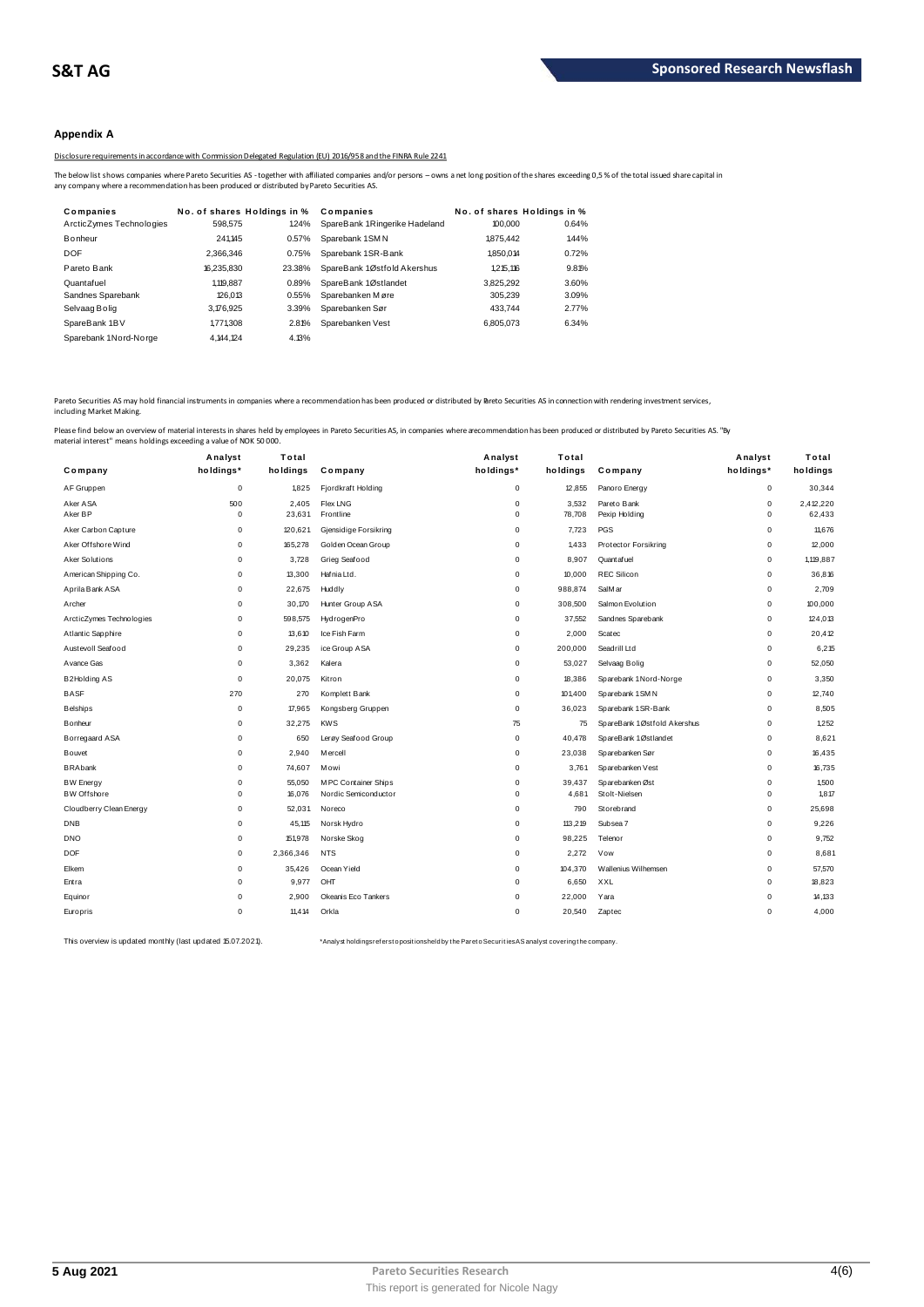# **Appendix B**

Disclosure requirements in accordance with Article 6(1)(c)(iii) of Commission Delegated Regulation (EU) 2016/958

Overview over issuers of financial instruments where Pareto Securities AS have prepared or distributed investment recommendation, where Paret Securities AS have been lead manager/co-lead manager or have rendered publidy known not immaterial investment recommendation, where Pa becurities AS have been lead manager/co-lead manager or have rendered publidy known not

| 24 Seven Office Scandinavia            | <b>DLT</b>                       | Klaveness Combination Carriers ASA PetroTal        |                               |
|----------------------------------------|----------------------------------|----------------------------------------------------|-------------------------------|
| 2G Energy                              | EcoOnline                        | <b>KLP</b>                                         | PHM Group                     |
| Advanzia Bank S.A.                     | <b>ELOP</b>                      | Komplett ASA                                       | PronofaAS                     |
| Africa Energy Corp Corp                | Endur ASA                        | Komplett Bank                                      | Proximar Seafood              |
| Aker ASA                               | Energean Israel Finance Ltd.     | Kraft Bank                                         | Pryme                         |
| Aker Clean Hydrogen                    | Enviv AS (Bookis)                | LakersHoldingAS                                    | Quantafuel                    |
| Aker Horizons                          | Fertiberia S.A.R.L.              | Lumarine AS                                        | <b>REC Silicon</b>            |
| Akershus Energi                        | Fjordkraft Holding               | Maha Energy                                        | Saga Robotics                 |
| Akva Group                             | <b>Flexistore AS</b>             | Malorama Holding AS                                | Salmon Evolution              |
| Alussa Energy Acquisition Corp (Freyr) | Funkwerk AG                      | Meltwater                                          | Scorpio Bulkers               |
| Arcane Crypto                          | Genel Energy                     | Mercell                                            | <b>Seafire AB</b>             |
| Arctic Fish                            | Gjensidige Forsikring            | Mintra Group                                       | SFL Corporation Ltd           |
| ArendalsFossekompani                   | Golden Ocean Group               | Modex AS                                           | SGL TransGroup International  |
| Attensi                                | Goliath Offshore                 | <b>MPC Container Ships</b>                         | Siccar Point Energy           |
| Belships                               | Halodi Robotics AS               | MutaresSE& Co. KGaA                                | Skitude                       |
| Biolnvent                              | <b>Heimdall Power</b>            | Müller Medien GmbH (United Vertica Smart WiresInc. |                               |
| Biomega Group AS                       | HKN Energy Ltd                   | Navigator HoldingsLtd.                             | Strandline Resources Limited  |
| Bonheur                                | Hof seth BioCare                 | <b>Navios</b>                                      | Talos Energy Inc              |
| Brooge Energy Limited                  | House of Control                 | Next BiometricsGroup                               | Tise AS                       |
| Bulk Infrastructure Holding            | Huddly                           | Nordic Halibut                                     | Trønderenergi AS              |
| <b>BWEnergy</b>                        | HydrogenPro                      | Norlandia Health & Care Group AS                   | VegfinansAS                   |
| <b>BWLPG</b>                           | Ice Group Scandinavia HoldingsAS | Norse Atlantic                                     | Viking ACQ1AS, SPAC           |
| CentralNic Group PLC                   | Idavang A/S                      | Norske Skog                                        | Vow                           |
| Circa Group                            | Inst abank ASA                   | Norwegian Block Exchange                           | WatercirclesForsikring        |
| Cloudberry Clean Energy                | Kalera                           | OHT                                                | West Coast Salmon             |
| CrayoNano AS                           | Kentech Global Plc               | Panoro Energy                                      | Wheel.me                      |
| Dampskibsselskabet NORDEN A/S          | Keppel FELS Limited              | Pelagia Holding AS                                 | XenetaAS                      |
| DigiPlex                               | Kistosplc.                       | PetroNor E&P                                       | Ørn Software (View Software / |

This overview is updated monthly (this overview is for the period 31.06.2020 - 31.06.2021).

# **Appendix C**

Disclosure requirements in accordance with Article 6(3) of Commission Delegated Regulation (EU) 2016/958

| Distribution of recommendations |                |  |  |  |  |  |
|---------------------------------|----------------|--|--|--|--|--|
| Recommendation                  | % distribution |  |  |  |  |  |
| Buy                             | 67%            |  |  |  |  |  |
| Hold                            | 31%            |  |  |  |  |  |
| Sell                            | 2%             |  |  |  |  |  |
|                                 |                |  |  |  |  |  |

| Distribution of recommendations (transactions*) |                |  |  |  |  |
|-------------------------------------------------|----------------|--|--|--|--|
| Recommendation                                  | % distribution |  |  |  |  |
| Buy                                             | 93%            |  |  |  |  |
| Hold                                            | 7%             |  |  |  |  |
| Sell                                            | በ%             |  |  |  |  |

\* Companies under coverage with which Pareto Securities Group has on-going or completed public investment banking services in the

previous 12 months.

This overview is updated monthly (last updated 13.07.2021).